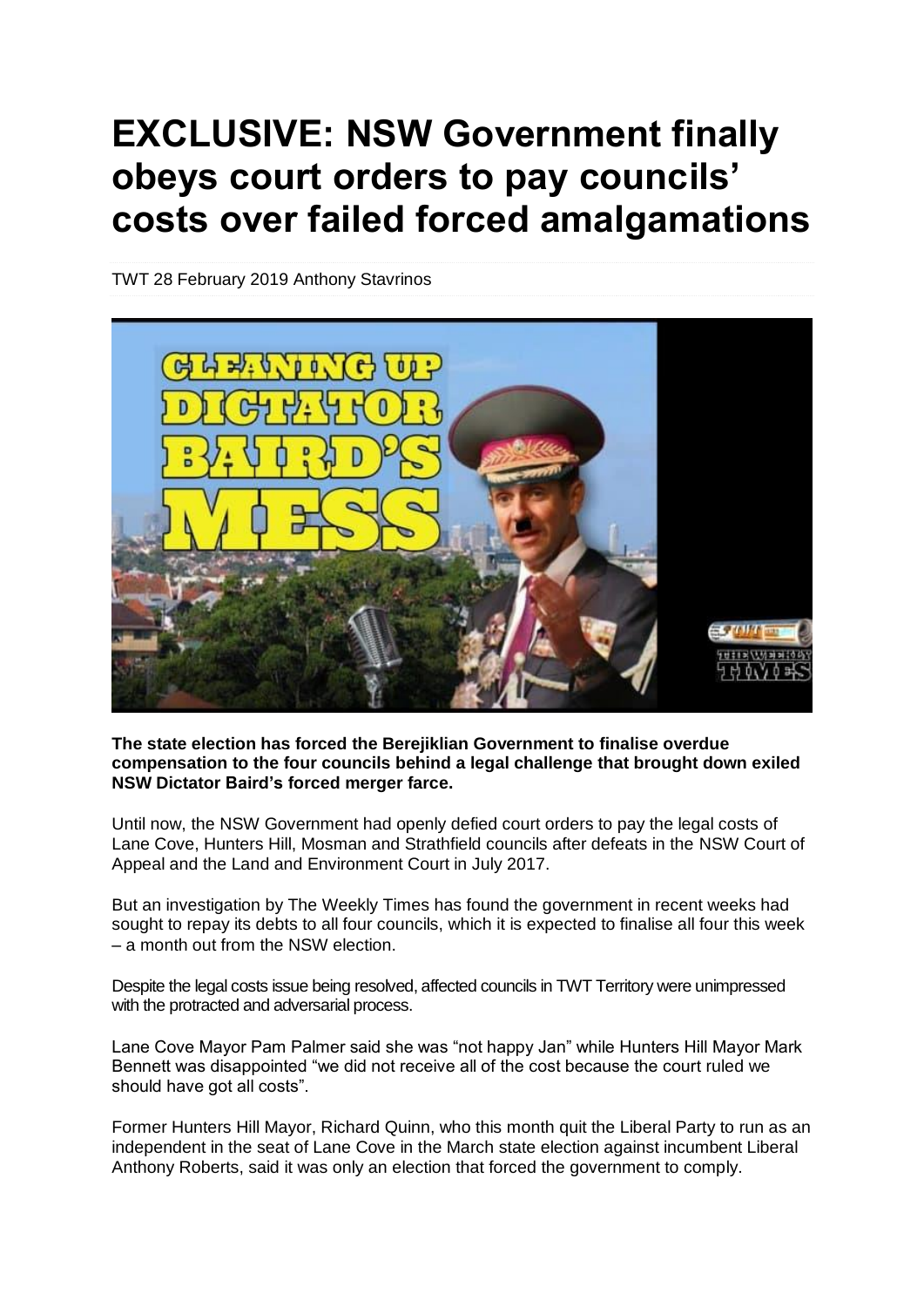



Lane Cove Mayor Pam Palmer Hunters Hill Mayor Mark Bennett

"It's abundantly clear that the government is paying this money up immediately prior to the election," Mr Quinn told The Weekly Times.

"It's taken more than one and a half years for the government to obey the judge's order.

"And indeed the government hasn't fully obeyed it because it hasn't handed over the full cost of the expenses to all the councils involved."

He said the costs being settled were those incurred in court actions, but more broadly there were significant other costs to all councils that resisted the undemocratic push.

*"The inordinate amount of time, headspace, people's time, councillor's time, council staff time that was spent on the council amalgamations issue sucked all our energy away from core business, doing what councils are meant to do every day," Mr Quinn said.*

*"It was a total waste of everybody's time and money."*

#### **Councils with non-legal expenses**

Among the councils who sought reimbursement without a court costs order were the City of Canada Bay and the City of Ryde.

Canada Bay Mayor Angelo Tsirekas had written to the government seeking nearly \$500,000 and wrote to the government in late 2017 after forced amalgamations were called off, seeking reimbursement and received polite letter of acknowledgement but "heard nothing since".

City of Ryde calculated its legal costs at nearly \$40,000, while a report quantified its costs at about \$1.2 million with consultants the big winners, accounting for \$550,000 of that total.

Asked whether the government should apologise to councils throughout the state who opposed the forced amalgamation push by the Baird Government, Mr Quinn said "that's my view".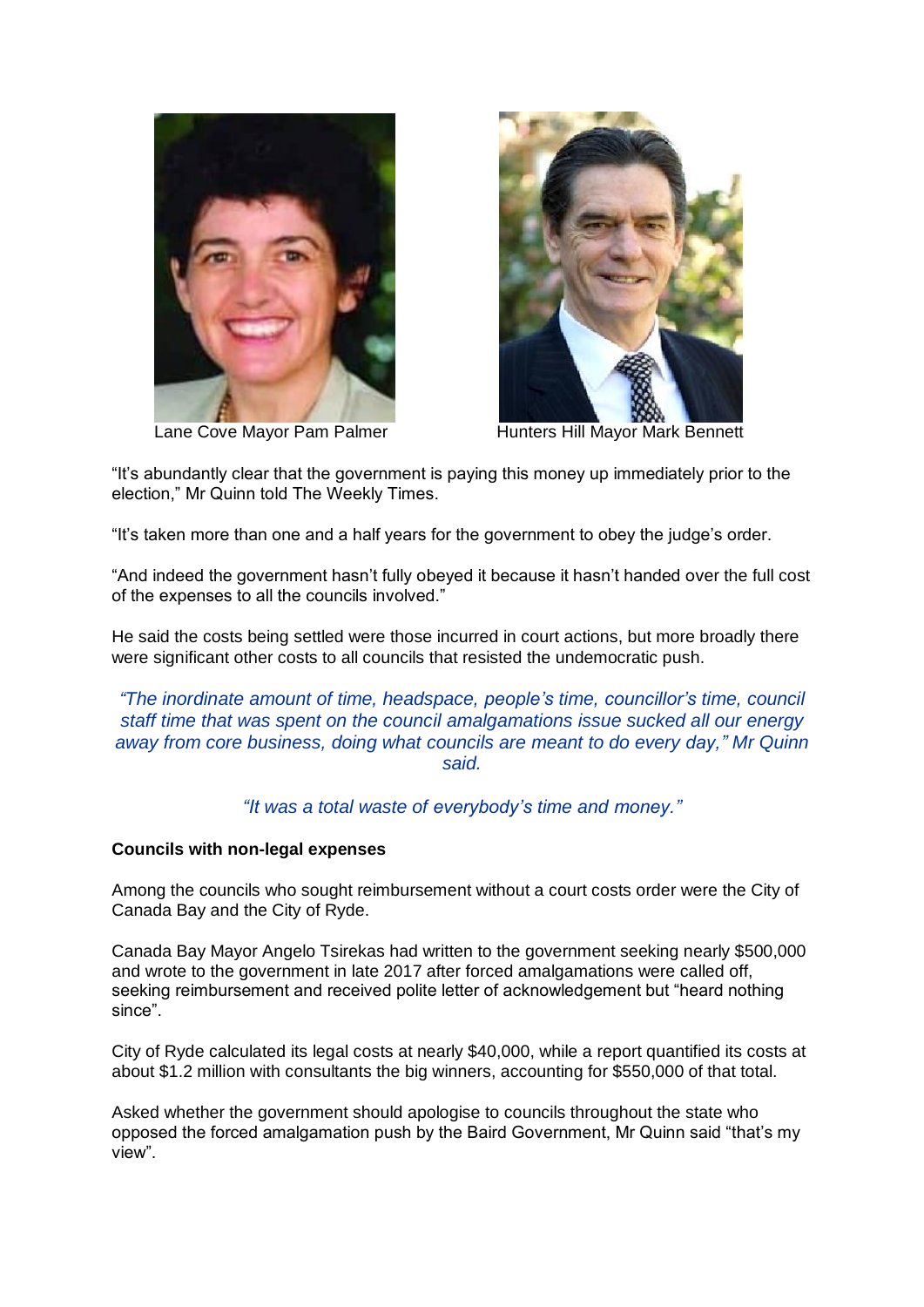

But far from offering an apology, Lane Cove MP Anthony Roberts, suggested his role in achieving the late repayments were cause for self-congratulations.

"This is a good result and I've been working heavily to ensure a resolution," he told The Weekly Times.

Mr Quinn said Mr Roberts' comments were predictable but "if he wanted to claim credit, he should have done it last year".

Save Hunters Hill Municipality spokesman Phil Jenkyn, who attended many of Hunters Hill Council's court cases in the fight against the forced mergers said the government was continuing to act disgracefully.

"It's unpardonable," Mr Jenkyn told The Weekly Times.

"For the ratepayers and electors of this area to be told by the government 'we don't' care, we know it's your money, but by the way vote for us in four weeks' time' – you've got to be joking mate."



Local Government NSW President Linda Scott said forced amalgamations had imposed "significant costs on local communities – a cost which has hurt both councils and local communities".

"Councils entered into the Fit for the Future reforms in good faith, investing enormous amounts of time, effort and money to consult their communities, analyse council finances, develop improvement plans and prepare submissions to IPART, and to a Parliamentary Inquiry supported by the Government," she said.

"Tragically, all this effort resulted in forced mergers, against the will of councils and communities."

*Local Government President Linda Scott*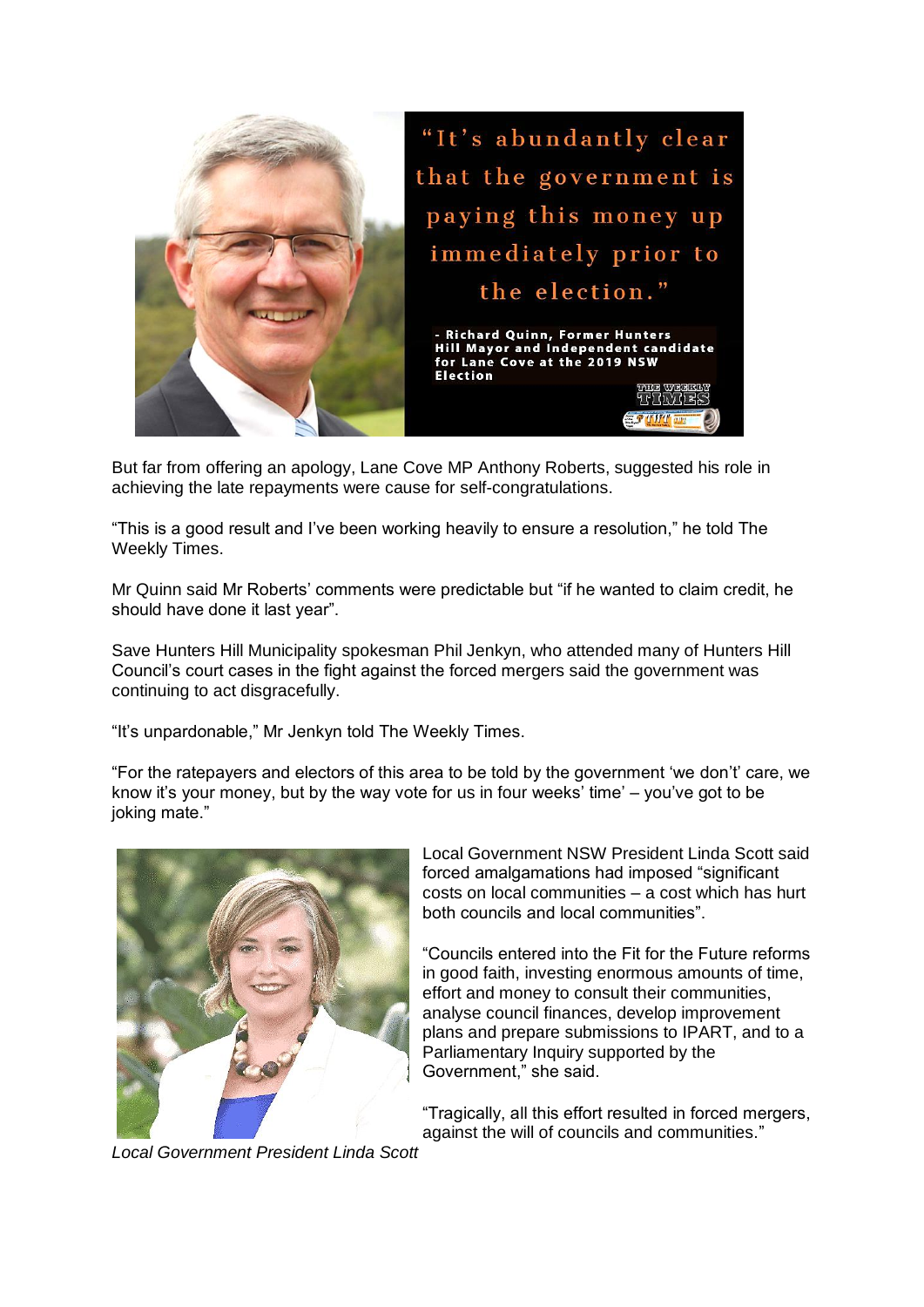#### **Ousting Dictator Baird! Saving Local Democracy!**



*Thousands crammed Martin Place to oppose forced amalgamation as part of a state-wide protest movement. TWT on-the-spot PHOTO*

When we last reported on the NSW [Government's](https://weeklytimes.com.au/double-standards-state-govt-leaves-communities-out-of-pocket-over-mergers-farce/) relaxed approach to paying court [awarded](https://weeklytimes.com.au/double-standards-state-govt-leaves-communities-out-of-pocket-over-mergers-farce/) costs to the four councils who ultimately dealt its forced amalgamations farce a fatal blow, we noted its "double standards".

The Weekly Times is proud of the role it has played in the fight against forced amalgamations, including numerous front pages demanding 'Dictator Baird' back down.

For impact and to reinforce the community's anger that he was acting contrary to expectations in a modern democracy, we ensured Dictator Baird was always featured in appropriate attire.

Premier Berejiklian had jointly led the charge with her Dictator predecessor, but growing anger and resistance to their plans was exacerbated by a lack of consultation.

The unsavoury experience and attack on local democracy resulted in a media backlash against the Baird Government and it was all too much for Dictator Baird who made a shock exit from politics in January 2017.

Less shocking to his victims in local communities across the state was his career switch to become a banker.

Left to pick up the pieces of the government's daft plan, Premier Gladys Berejiklian at least deserves credit for having the sensibility to pull the plug in what will be remembered as a shameful chapter in local democracy.

[https://weeklytimes.com.au/exclusive-nsw-government-finally-obeys-court-orders-to](https://weeklytimes.com.au/exclusive-nsw-government-finally-obeys-court-orders-to-compensate-four-sydney-councils-over-failed-forced-amalgamations/)[compensate-four-sydney-councils-over-failed-forced-amalgamations/](https://weeklytimes.com.au/exclusive-nsw-government-finally-obeys-court-orders-to-compensate-four-sydney-councils-over-failed-forced-amalgamations/)